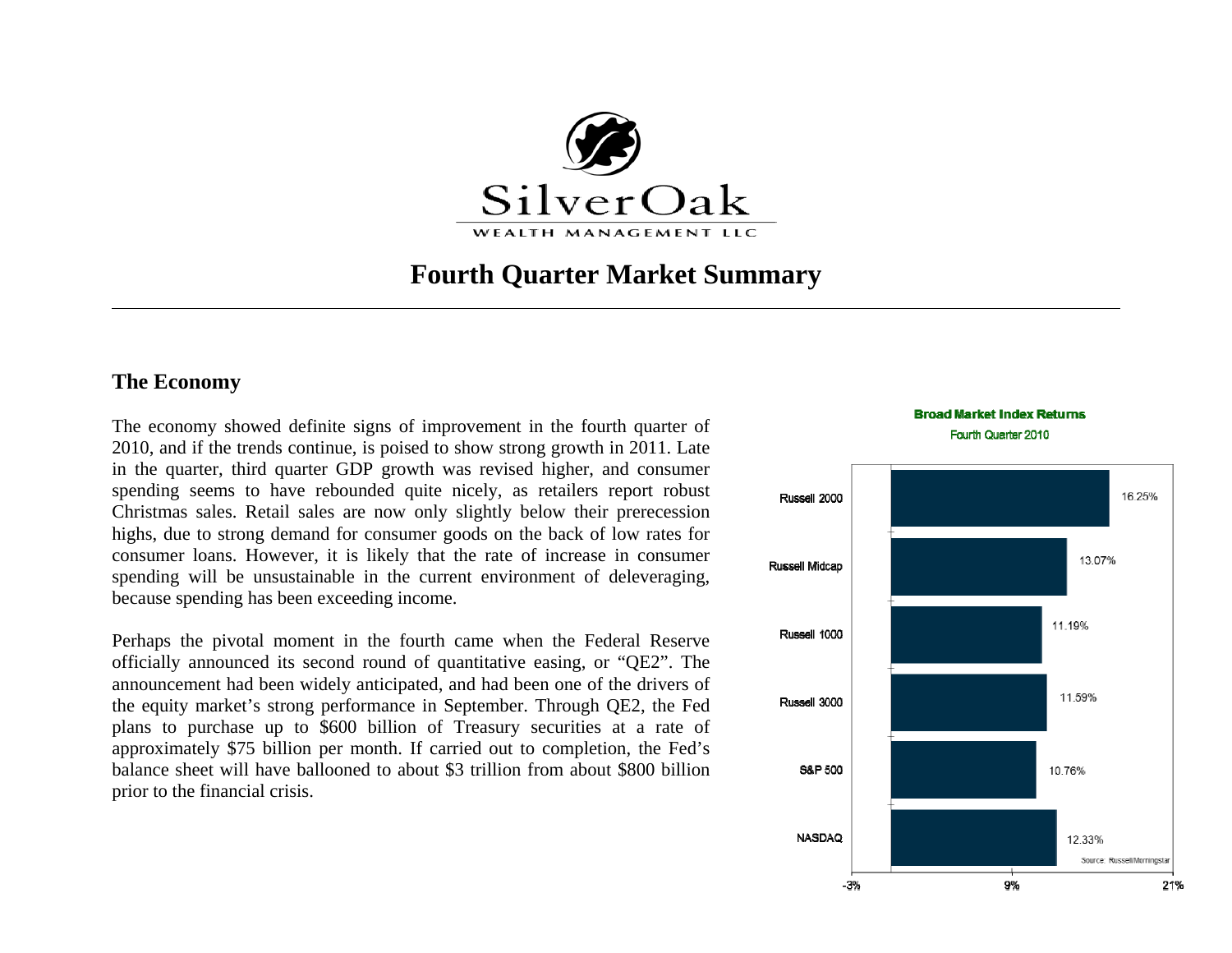The Fed has come under widespread criticism for embarking on such an ambitious plan, particularly as it appears the economy is no longer in danger of a "double dip" recession. For its part, the Fed believes that QE2 is necessary to fulfill the dual mandates it has been given: promoting price stability and full employment. With inflation below the Fed's 1.5%-2% target, the unemployment rate still hovering close to 10% and lack of clarity on the fiscal policy front, the Fed believes it necessary to implement QE2 in order to keep the economy's trajectory pointing upward.

The mid-term elections should also prove to be of help to the economy in 2011. Based on the results, in which Republicans and Tea Party candidates gained a significant number of congressional seats, it is apparent that the country is seeking controls on, and cuts to, spending. Finding ways to cut spending has become even more important now that President Obama has signed the bill extending the Bush tax cuts. As greater fiscal controls are established, the economy's health should improve as the debt burden as a percentage of GDP shrinks.

Europe continues to experience sovereign debt issues, with Ireland being the latest country to need assistance from the European Union. The European Central Bank (ECB) has been purchasing bonds of troubled banks in the wake of the various sovereign problems. Late in the fourth quarter the ECB stepped up its program, which had initially been put in place in May as the sovereign issues began to unfold, in an effort to head off further problems in Ireland and other countries such as Portugal.



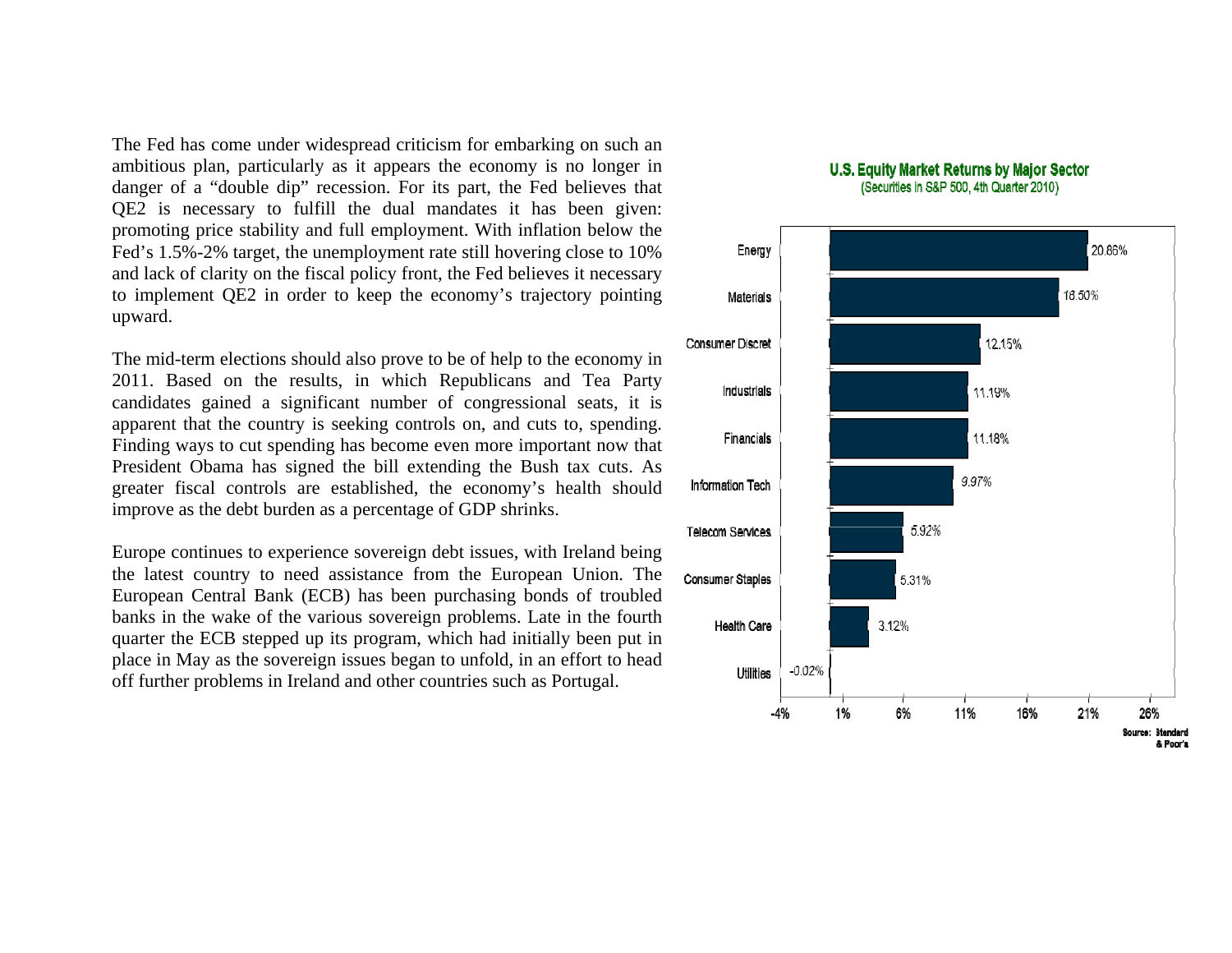## **Highlights**

## **GDP**

The Bureau of Economic Analysis released the third estimate of third quarter 2010 GDP, an upward-revised 2.6%, up from the initial estimate of 2.0%, and a strong improvement over the second quarter's growth of 1.7%. In addition, real GDP rose 3.2% during the year ending September  $30<sup>th</sup>$ , the largest one-year increase since the beginning of 2005. Economists are now forecasting more solid growth for 2012, with some looking for growth of 4%. Driving this growth will be continued improvement in corporate profitability, which will yield businesses the resources needed to hire and invest. It is also likely that household spending will continue to grow, but within limits. As mentioned above, recent consumer spending data are improving, and the tax deal's inclusion of a payroll tax cut and extension of unemployment insurance benefits are estimated to add \$150 billion to households' balance sheets in 2011. Serving as potential drags on growth will be continued high levels of foreclosures and the European financial situation.

#### **HOUSING**

The housing market exhibited mixed signals in the third quarter. Existing home sales rebounded from poor results in the second quarter, with sales rebounding 5.6% in November after a minimal decline in October. The increase in sales, coupled with a moratorium on foreclosures, has served to reduce the number of months of supply to approximately 9.5 from about 12.5 in July. The reduction in supply should serve to support prices somewhat going forward, particularly as buyers seek to take advantage of still-low mortgage rates and relatively low home prices. While some servicers have ended their moratoriums on foreclosures, there will be an additional supply of foreclosures processed, which could serve to drag out the recovery.

#### **EMPLOYMENT**

The employment situation showed slight improvement in the fourth quarter, but is likely to witness somewhat of a pickup in 2011 as the economy begins to accelerate. After adding 172,000 jobs in October, November's gains of 39,000 were meager, and far below what economists had expected. In addition, the unemployment rate rose to 9.8% in November, even though economists had expected it to hold steady at 9.6%. The reasons for the poor results in November can be attributed to disappointing gains in the private sector, which added only 50,000 jobs, the lowest amount since January. The poor results affected both the manufacturing as well as the service sectors. The unemployment rate rose because more people were laid off, not because more began to look for employment.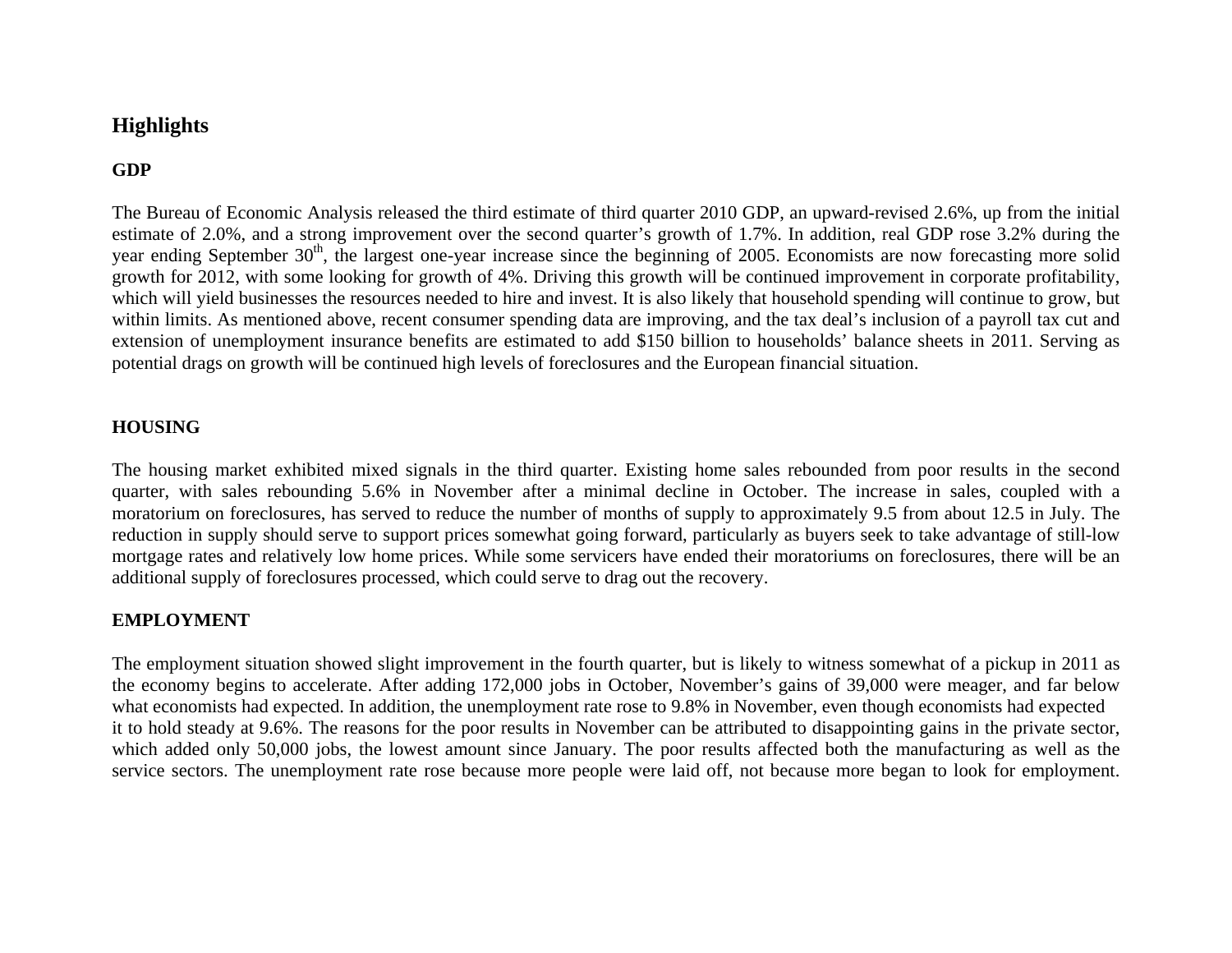Many economists believe that current levels of hiring will not be able to make meaningful reductions in the unemployment rate, and it may not be until late in 2011 or into 2012 before declines in the rate come to fruition.

### **FED POLICY**

In December, the Federal Open Market Committee (FOMC) announced that it will continue with its quantitative easing program. As mentioned above, the FOMC announced that it will expand its balance sheet and purchase \$600 billion in Treasurys by mid-2011. The program is the FOMC's attempt to fulfill its dual mandate of promoting price stability and full employment. In a quantitative easing program, the central bank purchases securities in an effort to reduce long-term interest rates and increase inflation expectations. The purchase of the securities adds liquidity to the financial system.

The committee also reiterated it will maintain a fed funds target in the 0% to 0.25% range "for an extended period." Many analysts believe that the tax bill negotiated between President Obama and congressional Republicans, as well as a renewed focus on spending cuts, will be the fiscal "release valve" that will take pressure off of the Fed. With the anticipated pickup in economic growth, it is unlikely that additional aggressive monetary policy steps will be necessary. The Fed will most likely step back and assess the impact of the quantitative easing program and legislative package on the economy. Since the tax deal was more aggressive than many had expected, GDP growth should receive a large enough shot in the arm that would mitigate the need for the Fed to take further action.

Economists do not expect, however, that the economy's growth will be so strong that the Fed will need to raise rates anytime soon. They cite very low inflation and continued deleveraging as factors enabling the Fed to maintain the current regime throughout 2011 and perhaps into 2012. It is also likely the Fed will first reduce the size of its balance sheet before implementing a rate increase.

## **Interest Rates**

Unlike the third quarter, which saw interest rates decline, the fourth quarter was generally a difficult one for the fixed income market, with several factors weighing on bond prices. Early in the quarter the European sovereign debt situation made Treasury investors nervous due to worries whether the contagion may spread. Then, in a "buy on rumor, sell on fact" scenario, the bond market sold off once the Fed formally announced its QE2 program in November, as anxieties over excessive amounts of money in the system began to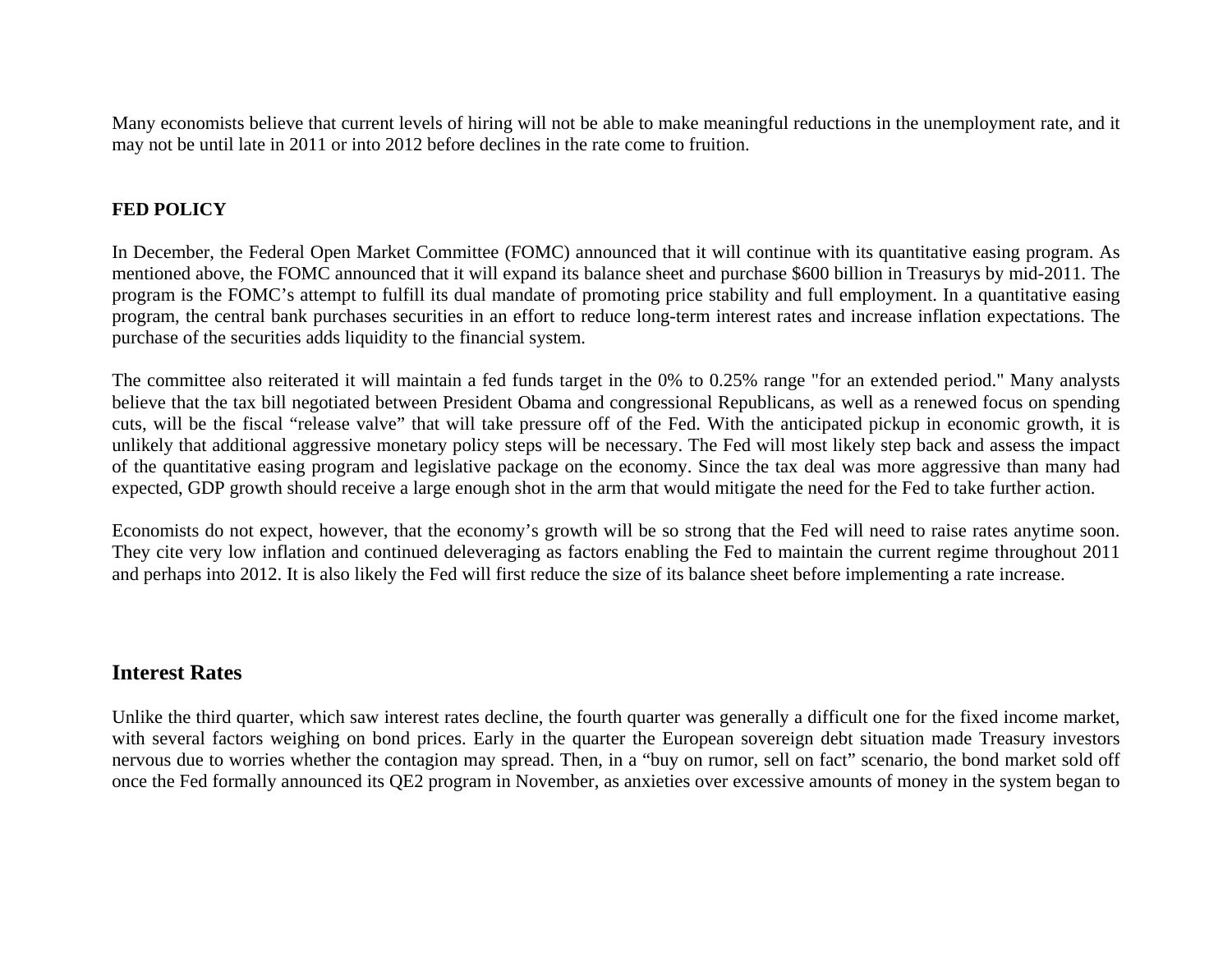take hold. These worries seemed to then quickly morph into fears of inflation driven by a QE2 program and the recently negotiated tax bill. Whatever the underlying reasons, yields rose significantly during the fourth quarter.

The Treasury yield curve steepened in the quarter, primarily due to the effects of the announcement of QE2. The yield on the two-year Treasury rose from 0.42% on September  $30^{th}$  to 0.61% on December  $31^{st}$ , a rise of 19 basis points, or 45%. The yields on the 5- and 10-year Treasurys rose 74 and 77 basis points, respectively, to 2.01% and 3.30%. The 30-year Treasury witnessed a similar rise in yield, jumping 65 basis points to 4.34%. As one would expect, the short end of the yield curve bucked the trend: the yield on the 3 month T-bill actually declined for the quarter, dropping four basis points to yield 0.12%.

The credit segment was also stung by the general rise in rates, but not to the same extent as Treasurys. The yield on the BarCap 1-3 Year Credit Index rose 16 basis points during the quarter, from 1.45% to 1.61%. Yields in the intermediate section of the curve also jumped. The yield on the BarCap 7-10 Year Credit Index rose 54 basis points during the quarter, from 3.98% to 4.52%. High yield was one of the only segments that witnessed a decline in yields during the quarter. The yield on the BarCap U.S. Corporate High Yield Index fell 28 basis points, from  $8.18\%$  on September 30<sup>th</sup> to 7.90% on December 31st.

Municipal bonds fared no better than Treasurys or credits during the fourth quarter. State and local governments continue to have a very difficult time in this economic environment. The BarCap Municipal Bond Index's yield rose 79 basis points during the quarter, from 3.01% to 3.80%.